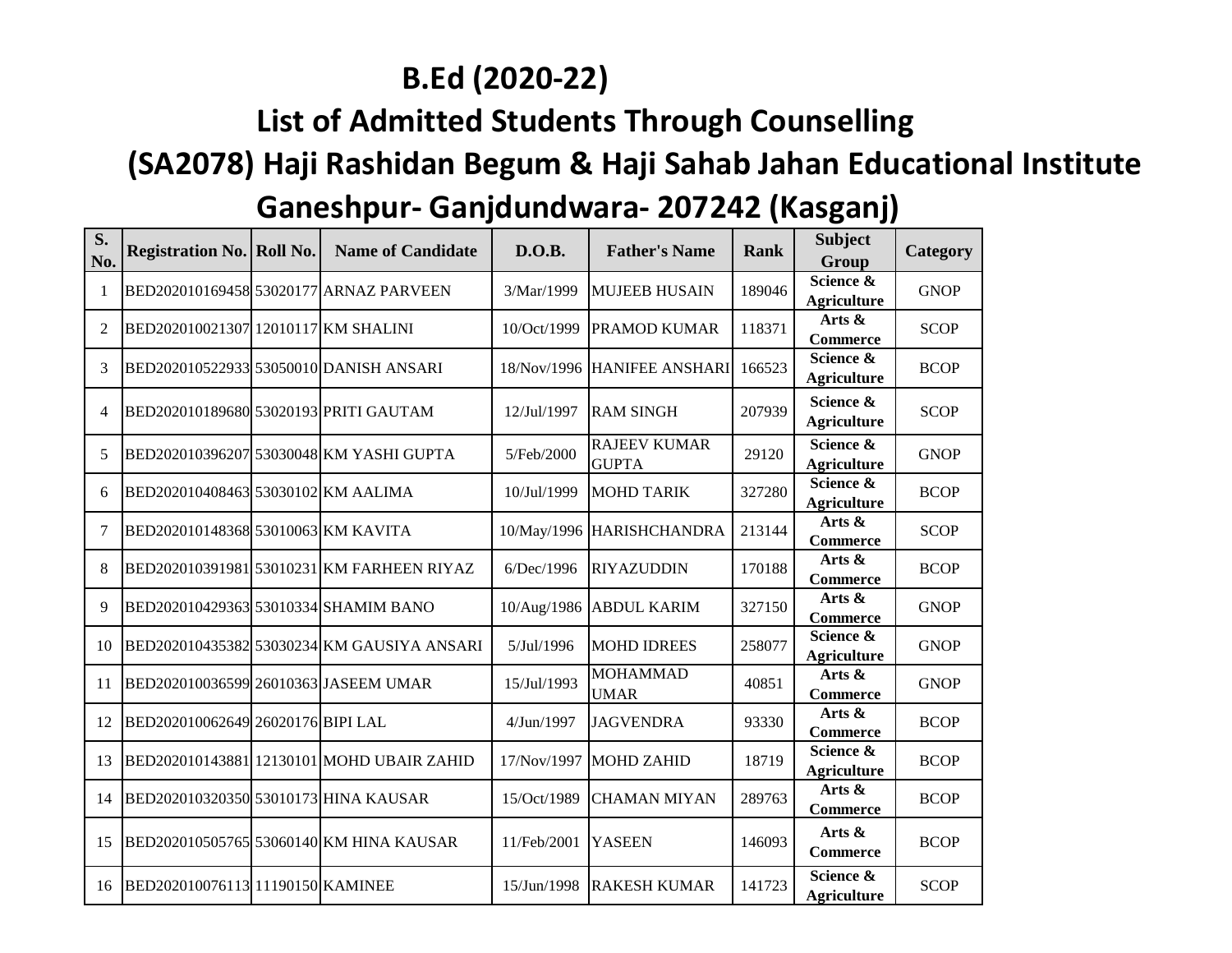| 17 |                                         | BED202010168975 53020176 SHIREEN FATIMA   | 17/Jun/1999          | <b>MAHRUDDEEN</b><br><b>SHEKH</b>        | 198803 | Science &<br><b>Agriculture</b> | <b>GNOP</b> |
|----|-----------------------------------------|-------------------------------------------|----------------------|------------------------------------------|--------|---------------------------------|-------------|
| 18 | BED202010169724 53020178                | <b>SHASHANK</b><br><b>VASHISHTH</b>       | 21/May/1999 SURENDRA |                                          | 139498 | Science &<br><b>Agriculture</b> | <b>GNOP</b> |
| 19 |                                         | BED202010271023 12160015 HABSA PARVEEN    | 15/Jun/1998          | <b>ASRAR HUSAIN</b>                      | 243885 | Science &<br><b>Agriculture</b> | <b>GNOP</b> |
| 20 |                                         | BED202010349706 53050156 ANSHIKA SAXENA   | 4/Jul/1999           | <b>ASHOK KUMAR</b><br><b>SAXENA</b>      | 291290 | <b>Commerce</b>                 | <b>GNOP</b> |
| 21 | BED202010464795 61020330 KM SANDHAYA    |                                           | 5/Feb/1999           | <b>JAY KUMAR</b>                         | 276661 | Science &<br><b>Agriculture</b> | <b>SCOP</b> |
| 22 | BED202010432028 33020204 VISHAL KUMAR   |                                           | 4/Aug/1999           | <b>RAMKHILADI</b>                        | 143638 | <b>Commerce</b>                 | <b>SCOP</b> |
| 23 | BED202010426793 53030198 ANIKET KUMAR   |                                           | 30/Jan/2000          | <b>SURESH</b><br><b>CHANDRA</b>          | 218848 | Science &<br><b>Agriculture</b> | <b>SCOP</b> |
| 24 | BED202010101156 11200046                | <b>KRATAGYA</b><br>YASHOLIYA              | 28/May/1999          | <b>SANJAY</b><br>YASHOLIYA               | 238996 | Science &<br><b>Agriculture</b> | <b>SCOP</b> |
| 25 |                                         | BED202010167989 11220057 KM ANJALI SHAKYA | 6/May/2001           | <b>HARINANDAN</b><br><b>SINGH SHAKYA</b> | 281951 | Science &<br><b>Agriculture</b> | <b>BCOP</b> |
| 26 |                                         | BED202010279752 26230425 SAURABH YADAV    | 24/Oct/1998          | <b>KAMAL KUMAR</b><br><b>SINGH</b>       | 304232 | Science &<br><b>Agriculture</b> | <b>BCOP</b> |
| 27 |                                         | BED202010012148 58420298 SHASHANK SHARMA  | 13/Jan/1996          | <b>RAMA SHANKAR</b><br><b>SHARMA</b>     | 139950 | Science &<br><b>Agriculture</b> | <b>GNOP</b> |
| 28 | BED202010097982 53010039                | <b>RAJAN BABOO</b><br><b>SAXENA</b>       | 15/Jul/1995          | <b>SANTOSH KUMAR</b>                     | 82005  | Arts &<br><b>Commerce</b>       | <b>GNOP</b> |
| 29 | BED202010163188 12130218 NISHA          |                                           | 23/Jul/1992          | <b>VINOD KUMAR</b>                       | 202765 | Science &<br><b>Agriculture</b> | <b>SCOP</b> |
| 30 | BED202010189907 50010066 NISHAD         |                                           |                      | 13/Aug/1993 SHAHJADE KHAN                | 295450 | Arts &<br><b>Commerce</b>       | <b>GNOP</b> |
| 31 | BED202010045345 12110380 SAYMA AFTAB    |                                           |                      | <b>AFTAB</b>                             | 223359 | Science &<br><b>Agriculture</b> | <b>GNOP</b> |
| 32 | BED202010083599 26020471 MEENA KHAN     |                                           |                      | YAQOOB KHAN                              | 101231 | Arts &<br><b>Commerce</b>       | <b>BCOP</b> |
| 33 |                                         | BED202010452519 73070437 ANUPAMA KUMARI   | 16/Jul/1989          | <b>RAKESH SINGH</b><br><b>SHISHODIA</b>  | 52832  | Science &<br><b>Agriculture</b> | <b>GNOP</b> |
|    | 34 BED202010026609 11170339 KM PRIYANKA | <b>BHARTI</b>                             | 18/Jul/2001          | <b>CHANDRA PAL</b><br><b>SINGH</b>       | 274051 | Science &<br><b>Agriculture</b> | <b>SCOP</b> |
| 35 |                                         | BED202010472532 53050294 PRIYANKA SINGH   | 1/Aug/1991           | <b>BRIJ MOHAN</b><br><b>SINGH</b>        | 36062  | Arts &<br><b>Commerce</b>       | <b>GNOP</b> |
| 36 | BED202010077370 72020060 PRIYA SINGH    |                                           | 27/Jul/2001          | <b>BRIJ MOHAN</b><br><b>SINGH</b>        | 127977 | Science &<br><b>Agriculture</b> | <b>GNOP</b> |
| 37 | BED202010181004 53020184 MEHNAZ         |                                           | 14/Jun/2000          | <b>ABDUL SALAM</b>                       | 174678 | Science &<br><b>Agriculture</b> | <b>BCOP</b> |